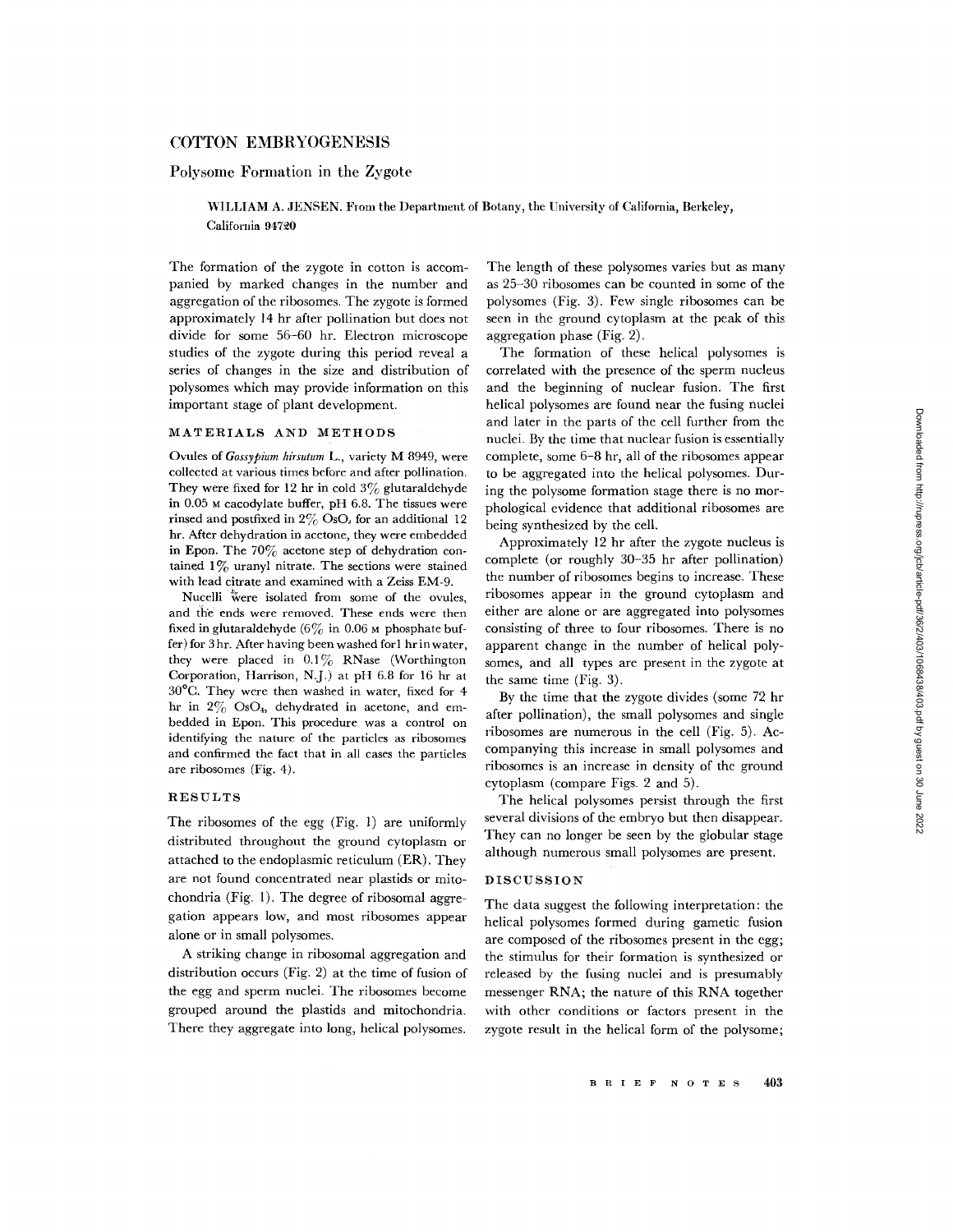

**FIGURE** 1 Ribosomes of the egg of cotton. The egg cytoplasm occupies the right two-thirds of the photograph; the central cell occupies the left one-third. *M,* mitochondria; *P,* plastid; *PM,* plasma membrane;  $V$ , vacuole;  $ER$ , endoplasmic reticulum.  $\times$  62,000.

FIGURE 2 Ribosomes of the zygote during nuclear fusion, 18 hr after pollination. Note distribution of polysomes around plastids  $(P)$  and mitochondria  $(M)$ .  $\times$  42,000.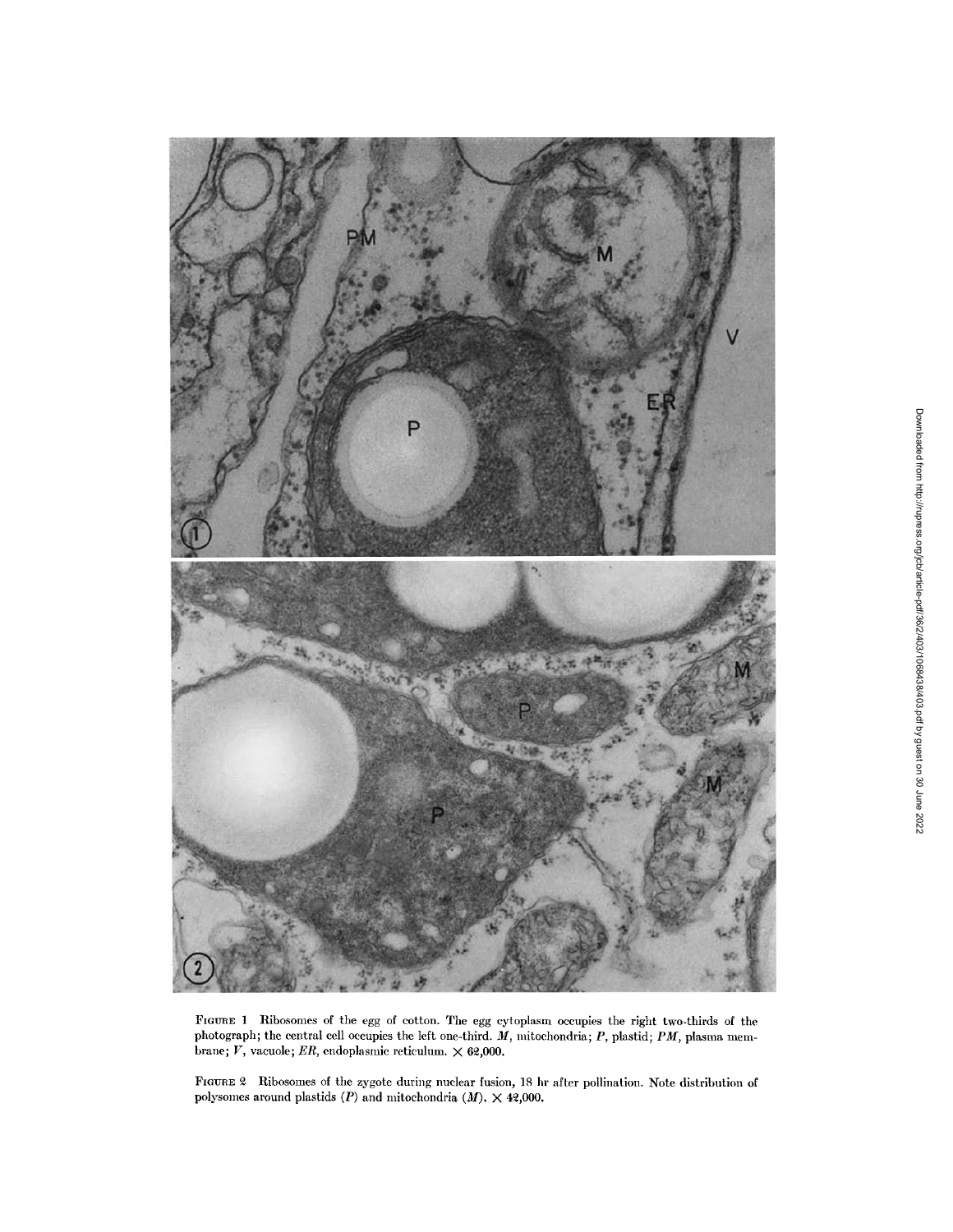

FIGURE 3 IHelical polysomes associated with the surface of a plastid. The section is tangential to the surface of a plastid  $(P)$ . 3 a Enlarged view of a helical polysome. Fig. 3,  $\times$  59,000; Fig. 3  $a$ ,  $\times$  118,000.

FIGURE 4 Portion of a zygote 24 hr after pollination which had been treated with RNase. Note the absence of ribosomes in the section. *M,* mitochondria; *ER,* endoplasmic reticulum. X 42,000.

FIGURE 5 Zygote during division. Both helical polysomes and small polysomes can be seen.  $\times$  42,250.